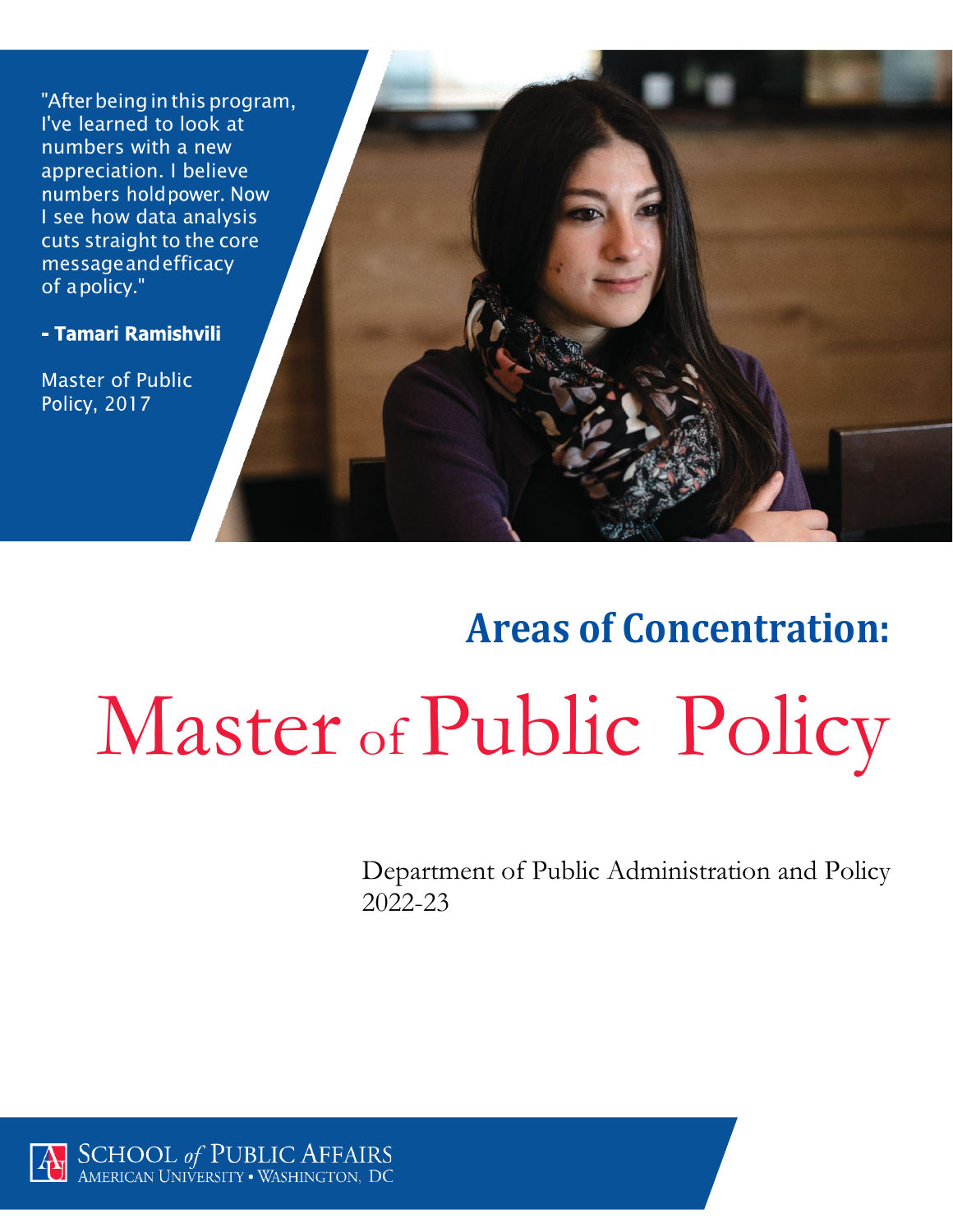## **Mission Statement**

The mission of the **AU Master of Public Policy** program is to prepare students to advance the quality of policy making in a variety of institutional settings in the U.S. and abroad by instilling a blend of analytical, contextual, ethical, and substantive skills and knowledge.

**Goals/Objectives -** We will achieve our mission by preparing students to:

- 1. **Formulate and evaluate** public policy, and communicate analysis effectively to relevant stakeholders.
- 2. **Address societal problems with policy analysis** in the context of political/policy processes in the U.S. and abroad.
- 3. **Improve the allocation of resources** using sound, evidence-based evaluation of the costs and benefits of policy alternatives.
- 4. **Incorporate a range of values** into policy analysis, including democratic/constitutional values, respect for the diversity of people and perspectives in the policy process, and ethical principles including commitment to upholding the public trust.

For the foreseeable future, the United States and other governments worldwide face the challenge of discerning how best to harness the energy and expertise of public servants, the passion and commitment of nonprofit organizations, and the dynamism and creativity of markets in the pursuit of democratic and constitutionally informed public purposes.

Through our teaching and unique location in Washington, D.C., we seek to help meet this challenge by enhancing the knowledge, professional skills, and leadership potential of our students in their public service careers.

We educate students entering, engaged in, and interacting with government agencies in the U.S. and abroad.

We treat administration and policy as interrelated subjects strongly influenced by the values of public service and democratic constitutionalism.

Through our research and civic involvement, we seek to enhance what is practiced and taught in our field.

We seek to attract a diverse group of talented students. We encourage their active involvement in learning, research, and professional activity and strive to enhance their appreciation of the responsibilities of public service.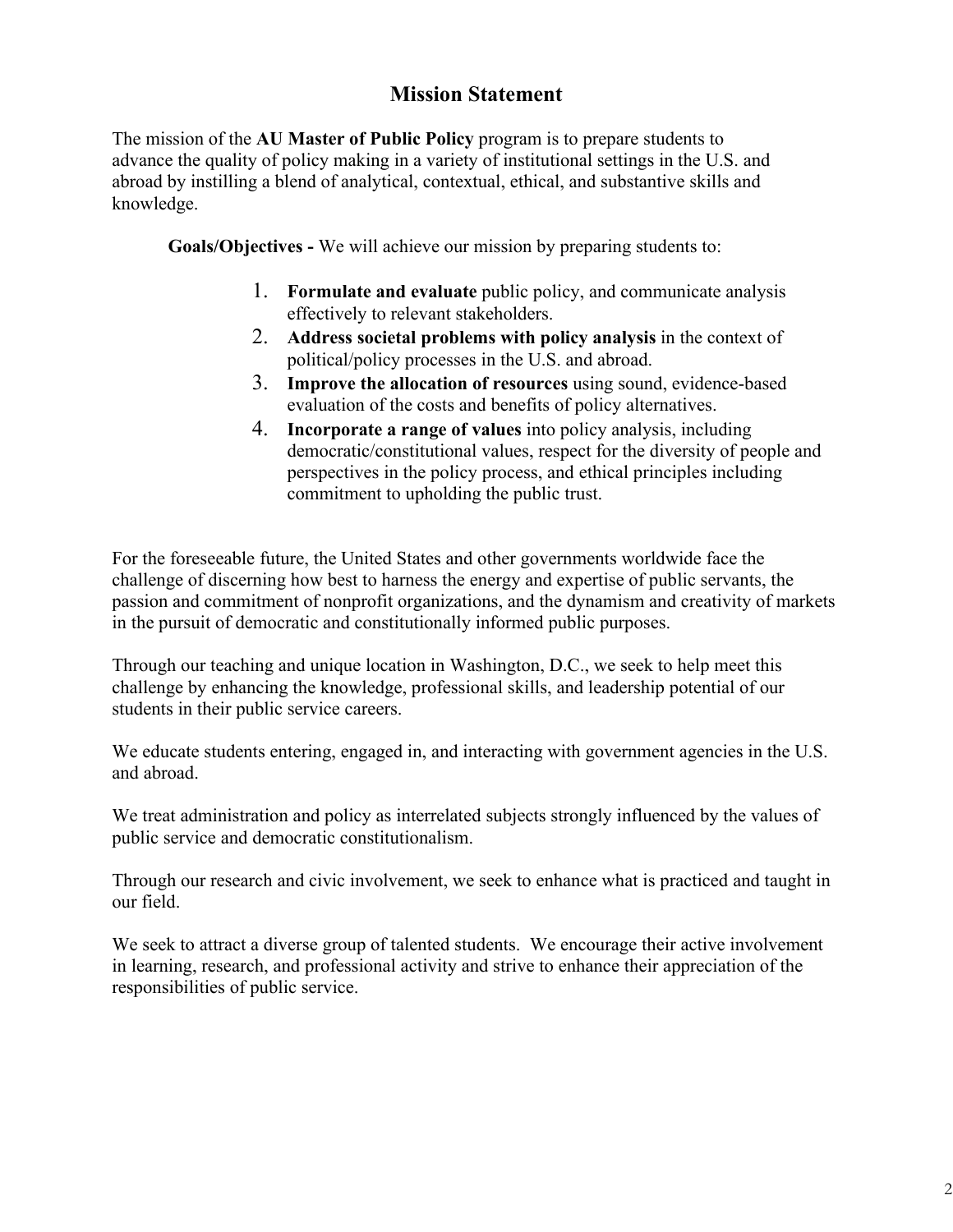## **MPP Program Core**

MPP students take a total of ten required courses plus three concentration courses. Eight of the ten required courses are specifically prescribed, including a gateway course (Foundations of Policy Analysis, PUAD 606) at the beginning of the program and a capstone course (Policy Practicum, PUAD 688) at the end. Students also must choose one course from a list of applied policy analysis offerings and one from a list covering the governmental context. The remainder of the MPP degree program is composed of concentration courses and an internship for preservice students. Students may test out of the basic statistics course (Quantitative Methods for Policy Analysis I, PUAD 601), allowing room for more advanced offerings. The total program is comprised of 13 courses or 39 credit hours.

#### **Required Courses**

- 1. PUAD 601 Quantitative Methods for Policy Analysis I (3 credits)
- 2. PUAD 602 Quantitative Methods for Policy Analysis II (3 credits) \*(PUAD 601)
- 3. PUAD 603 Public Policy Process (3 credits)
- 4. PUAD 606 Foundations of Policy Analysis (3 credits)
- 5. PUAD 631 Financing Government Services (3 credits) \*(PUAD 630 or 670)
- 6. PUAD 670 Economics for Policy Analysis (3 credits)
- 7. PUAD 684 Organizational Analysis (3 credits)
- 8. Applied Policy Analysis (at least one of the following):
	- o PUAD 604 Public Program Evaluation (3 credits) \*(PUAD 602)
	- o PUAD 670 Economics and Politics of Public Policy (3 credits) \*(PUAD 606 or 630)
	- o PUAD 671 Cost Benefit Analysis (3 credits) \*(PUAD 630 or 670)
	- o PUAD 672 Advanced Quantitative Methods for Policy Analysis (3 credits) \*(PUAD 602)
- 9. Legal, Organizational, and Ethical Context (at least one of the following):
	- o PUAD 616 Legal Basis of Public Administration (3 credits)
		- o PUAD 617 Project Management (3 credits)
		- o PUAD 619 Ethical Issues in Public Policy (3 credits)
		- o PUAD 650 Leadership in a Changing Workplace (3 credits)
- 10. PUAD 688 Policy Practicum (3 credits)

<sup>∗</sup>indicates prerequisite

#### **Concentration and Internship**

Students take three concentration courses (9 credits); concentrations are listed on the following pages. Pre-service students are expected to complete an internship.<sup>[1](#page-2-0)</sup> They may earn 3 credits in by enrolling in PUAD 691, Intern Seminar, after completing 9 degree credits; this course replaces one concentration course. Alternatively, students can complete non-credit internships. Academic advisors must approve either internship option.

### **Capstone Experience**

Assignments in the capstone course (Policy Practicum, PUAD 688), including a major policy analysis paper for a client and a "48-hour exercise," fulfill the university requirement for a capstone experience. The capstone course should be taken in the final semester of study and is only offered during the Fall and Spring semesters.

<span id="page-2-0"></span><sup>&</sup>lt;sup>1</sup> Students with significant professional experience may apply to waive the internship requirement, with Advisor approval. Students opting for a non-credit internship must complete a verification survey.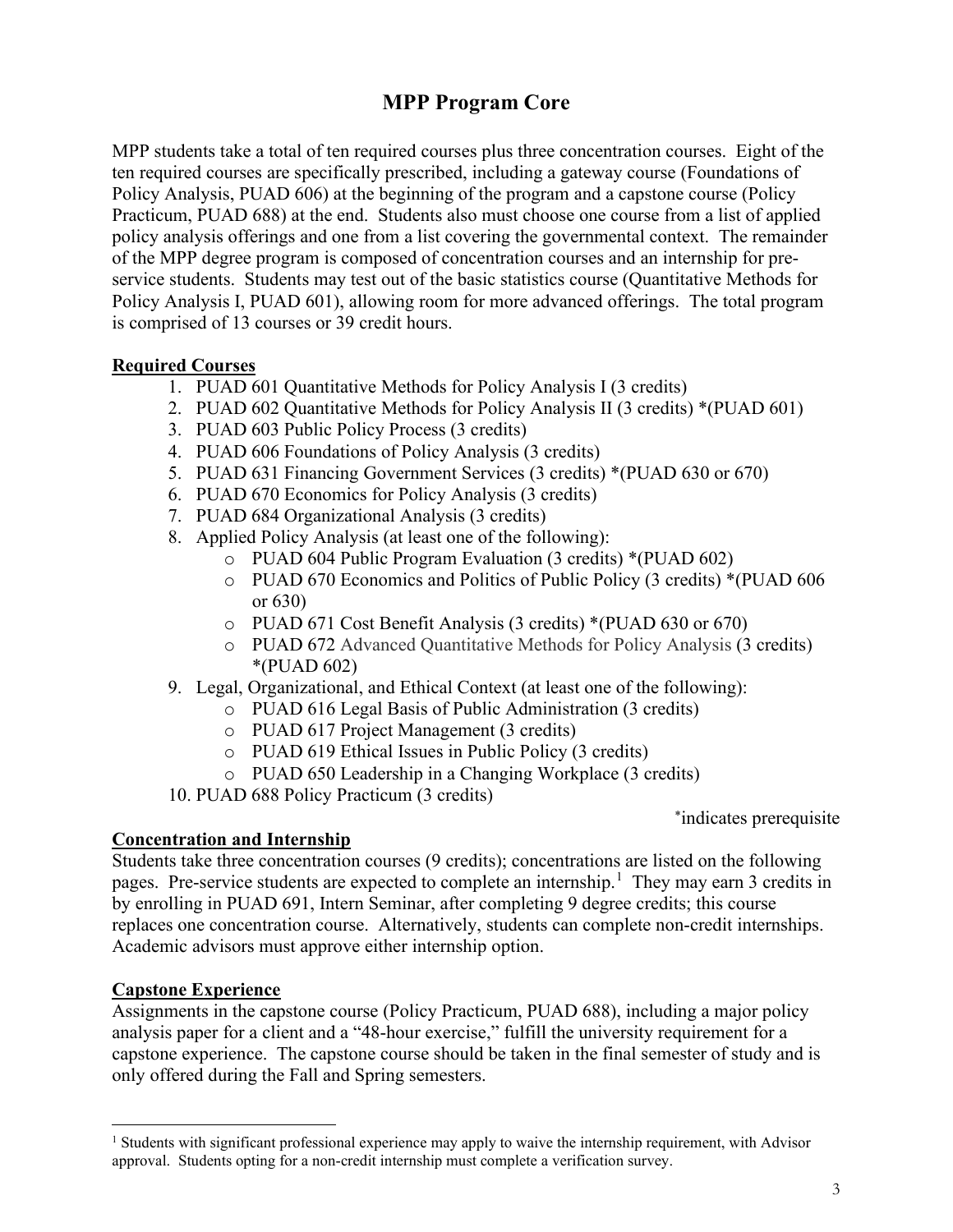## **MPP Areas of Concentration**

Each student constructs his or her area of concentration, suited to his or her individual career goals. Students should consult department faculty and academic advisors for help in selecting concentrations. Interviews with alumni and practitioners may also help students identify suitable subjects. Some students select established concentrations; others assemble courses around their own special needs.

Within its 85-member faculty, the School of Public Affairs possesses a substantial number of persons with expertise in various public policies. Drawing on that expertise, the MPP program advertises 11 areas of concentration. Students wishing to construct an area of concentration or take courses not listed on the following pages must have their selections approved by an academic advisor. Concentration courses should complement each other and lead to an advanced level of study. Please note that while the concentration courses listed in this booklet are routinely offered, availability during a particular semester is not guaranteed.

Students typically take nine credit hours in their area of concentration. The listed areas of concentration for the MPP degree program are as follows:

- 1. Social Policy
- 2. Health Policy
- 3. Education Policy
- 4. Science, Technology, and Environmental Policy
- 5. Public Financial Management
- 6. International Development
- 7. Nonprofit Policy, Management, and Leadership
- 8. Public Management
- 9. Advanced Policy Analysis
- 10. Comparative Public Policy
- 11. Crime, Public Law, and Policy
- 12. Race, Policy and Administration
- 13. Cyber Policy and Management, In Process

MPP students may also develop a customized concentration with the approval of an academic advisor. In addition, the Consortium of Universities of the Washington Metropolitan Area offers several opportunities for the development of other specializations not offered at AU. For additional information, consult your academic advisor.

Note: Course numbers and titles may be subject to change.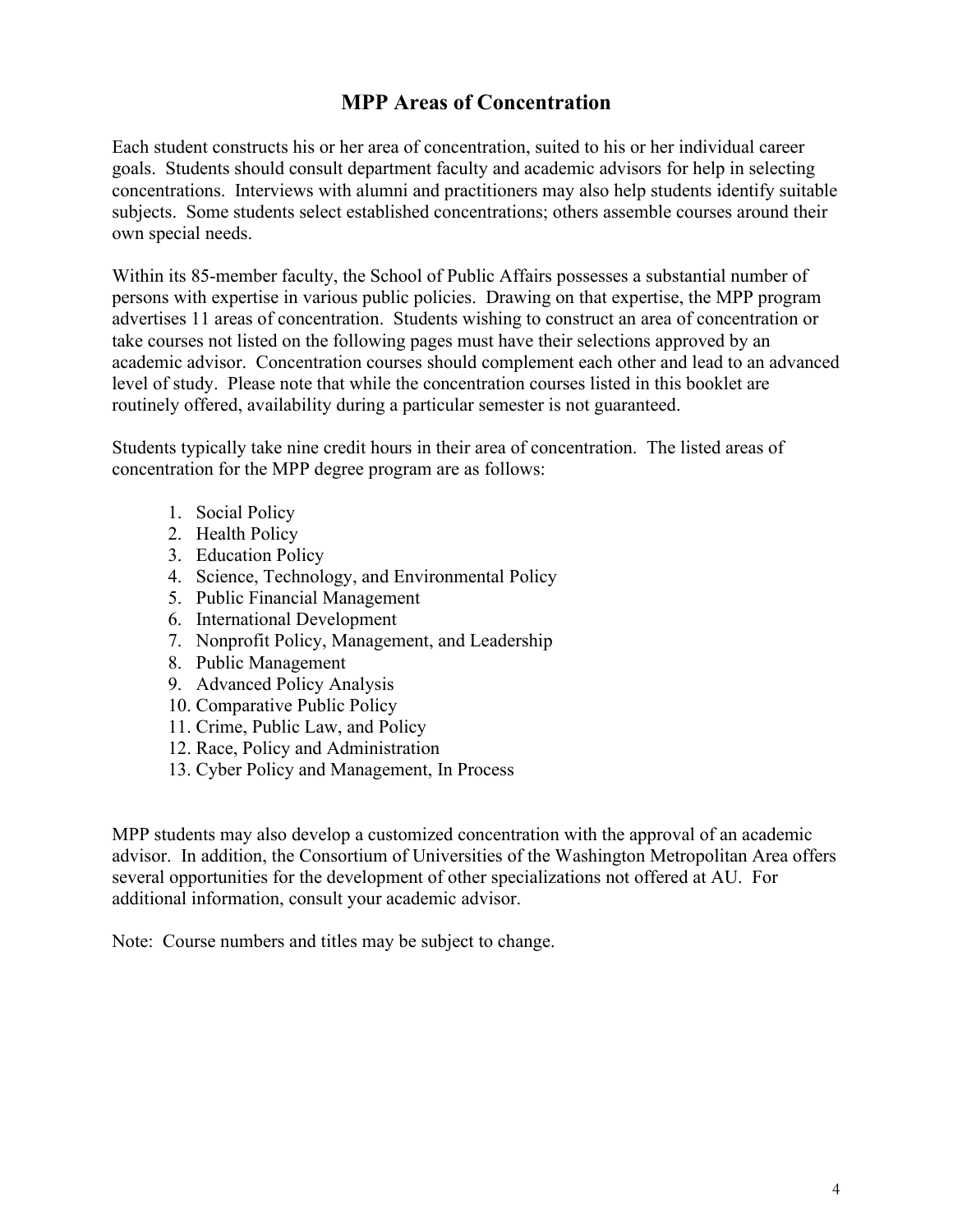## **1. Social Policy**

This concentration introduces students to issues related to the design of the social safety net of programs designed to improve economic mobility within the United States. This coverage includes a range of programs, policies, and reforms primarily targeted towards families with children. The concentration broadly exposes students to education, health, food assistance, housing, and income support programs designed to promote upward economic mobility and economic security. Several courses within the concentration address current issues in social policy and poverty studies, while providing important historical context. Faculty advising for this concentration is provided by Professors Bradley Hardy and Taryn Morrissey.

#### **Suggested Courses/Recent Offerings**

- PUAD 609 Topics in Public Management:
	- o State and Local Management (3)
- PUAD 681 Managing Nonprofit Organizations (3)
- PUAD 685/696 Selected Topics:
	- o Healthcare Policy (3)
	- o Social Welfare Policy and Programs (3)
	- o Child and Family Policy (3)
	- o Education and the American Policy System (3)
	- o Urban Policy and Community Development (3)
	- o Race, Policy, and Administration (3)
	- o Housing Policy (3)
	- o Health Economics and Policy (3) \*(PUAD 630 or 670)
	- o Development, Politics and Policy in DC (3)
	- o Immigration, Disasters, Dept of Homeland Security Pol/Mgt(3)
- JLC 636 Reproduction and the Law (3)
- JLC 638 Race and Justice in America (3)
- JLC 651 Drugs, Crime, and Public Policy (3)
- SIS 624 Children in International Development (3)
- SIS 648 Gender and Development (3)
- SOCY 684 Seminar in Public Sociology (3)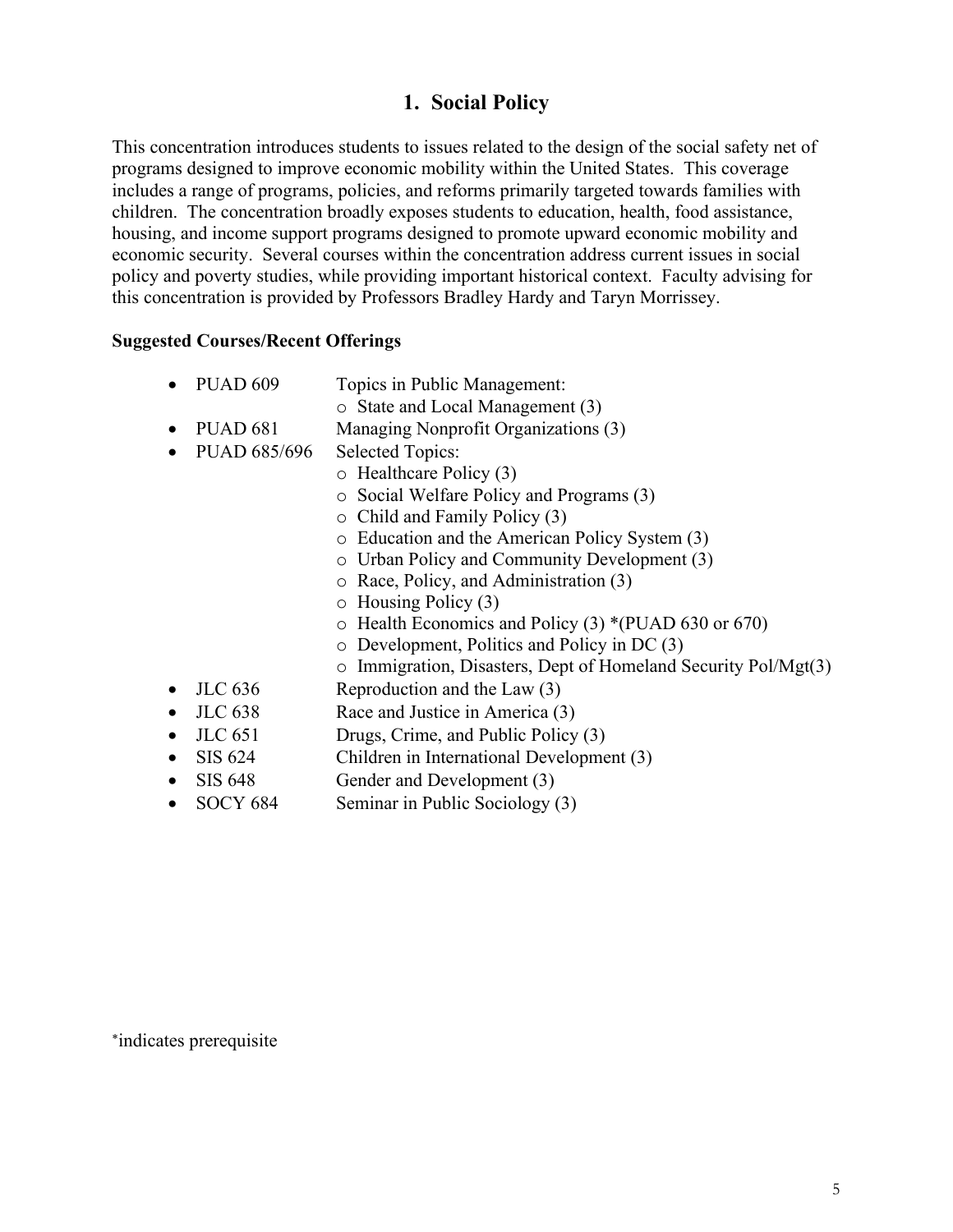## **2. Health Policy**

This concentration offers an understanding of the historical, political, economic, and policy context of the U.S. health care and public health systems and those around the world. Courses are designed to provide a framework for and sharpen the analytical skills necessary for developing and evaluating health-related policies and interventions. Faculty advising on this concentration is provided by Professors Taryn Morrissey and Erdal Tekin.

#### **Suggested Courses/Recent Offerings:**

- PUAD 685/696 Selected Topics:
	- o Healthcare Policy (3)
	- o Health Economics and Policy (3) \*(PUAD 630 or 670)
- GOVT 596 Politics and U.S. Health Policy (3)
- GOVT 596 Healthcare Reform in the U.S. (3)
- JLC 636 Reproduction and the Law (3)
- JLC 651 Drugs, Crime, and Public Policy (3)
- HIST 669 The History of Medicine in the U.S. from Smallpox to AIDS (3)
- SIS 628 Health Communication Across Borders (3)
- SIS 635 Health in the Developing World (3)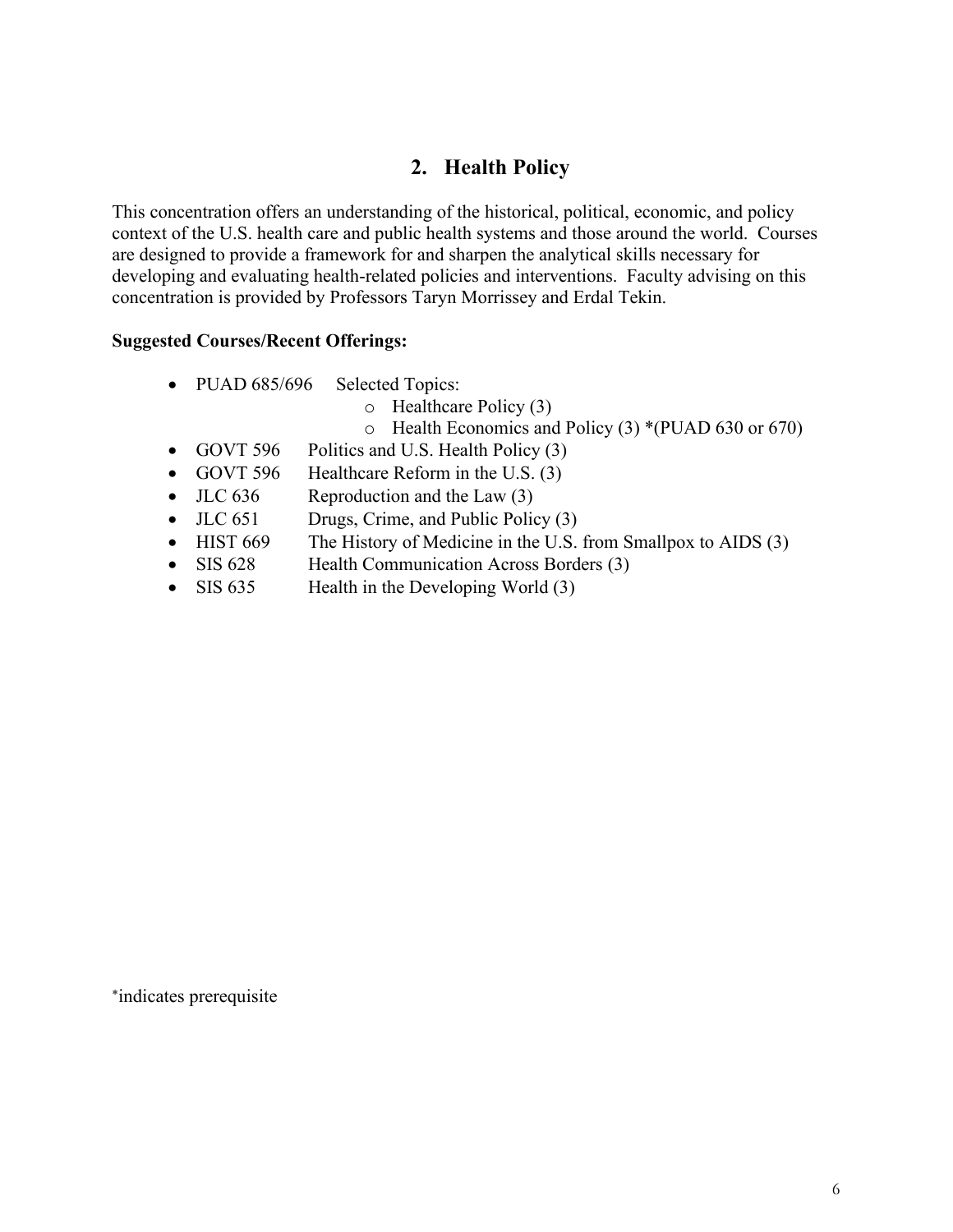## **3. Education Policy**

This concentration allows students to gain an appreciation for the issues faced by policymakers and analysts working on education and related issues in the U.S. and abroad. Students in this concentration will learn to critically evaluate research on education policy while being introduced to a variety of education policy topics, such as inequalities in education, school finance, health and education, charters and vouchers, teachers and accountability, access to higher education, and early childhood programs. Faculty advising on this concentration is provided by Professors Seth Gershenson, Dave Marcotte, Taryn Morrissey, and Claudia Persico.

| Topics in Public Management:<br><b>PUAD 609</b> |
|-------------------------------------------------|
|-------------------------------------------------|

- o State and Local Management (3)
- PUAD 681 Managing Nonprofit Organizations (3)
- PUAD 685/696 Selected Topics:
	- o Education and the American Policy System (3)
	- o Social Welfare Policy and Programs (3)
	- o Child and Family Policy (3)
	- o Urban Policy and Community Development (3)
	- o Race, Policy, and Administration (3)
	- o Housing Policy (3)
	- o Development, Politics and Policy in DC (3)
- JLC 638 Race and Justice in America (3)
- SIS 624 Children in International Development (3)
- SOCY 684 Seminar in Public Sociology (3)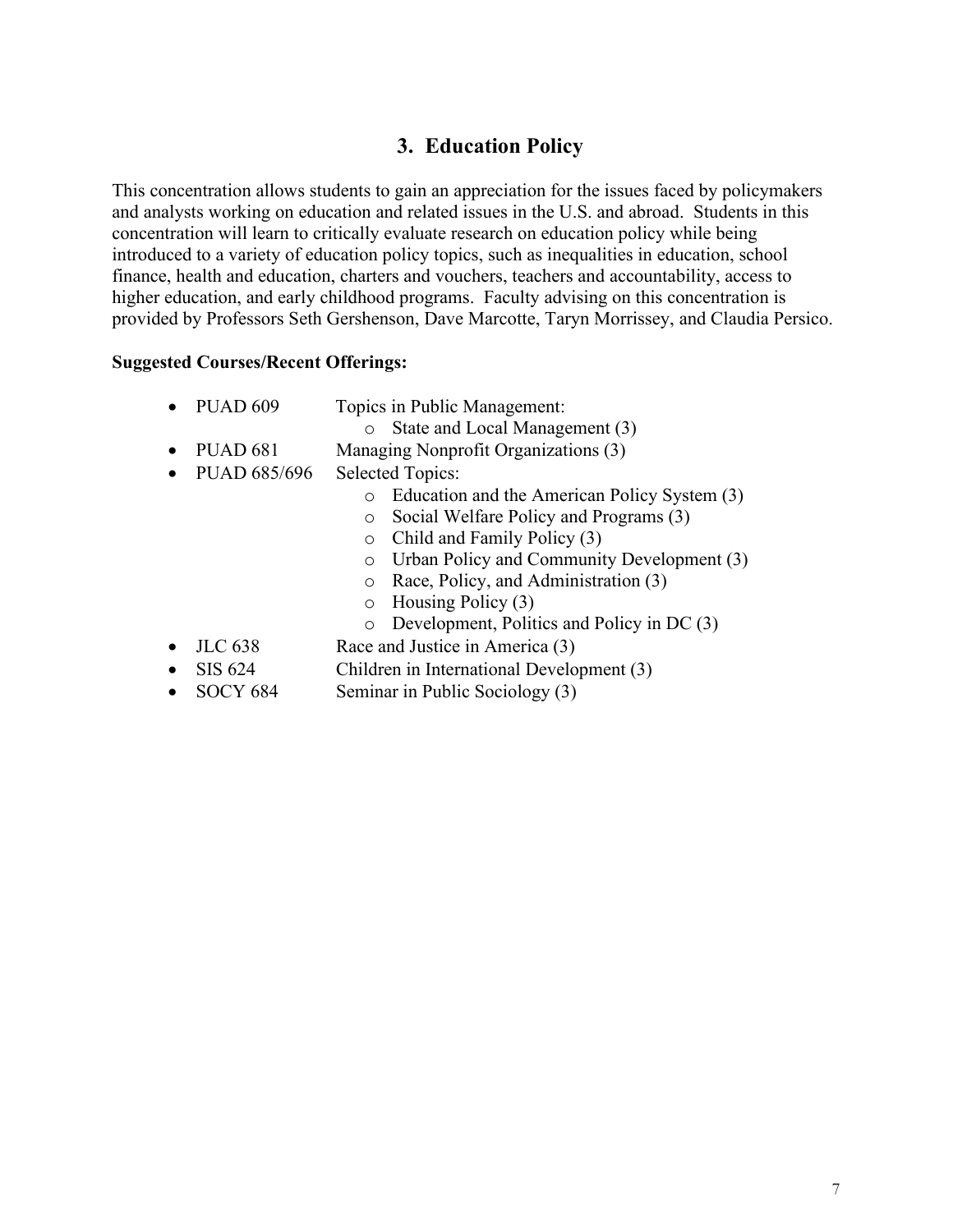## **4. Science, Technology, and Environmental Policy**

The concentration in science, technology, and environmental policy examines how public officials bring to bear the full presence of science onto critical issues confronting society. While emphasizing global climate change and environmental protection, the concentration also addresses policy issues arising from pandemics, changes in computer technology, robotics, genetics, energy production, national security, and space exploration. Faculty working in the specialization give special attention to ethical concerns, the interplay of culture and technology, and the use of science to promote innovation, counter anti-science feelings, and devise new forms of governance. Faculty advising on this concentration is provided by Professors Dan Fiorino, Claudia Persico, and Sasha O'Connell.

- PUAD 685/696 Selected Topics:
	- o Environmental Sustainability and Public Policy (3)
	- o Public Policies for the Environment and Energy (3)
	- o Regulatory Policy and Management (3)
- JLC 665 Who's Who in U.S. Cyber Policy (3)
- JLC 683 Cyber Threats and Security (3)
- JLC 696 Emerging Technology for Non-Technical Policy Makers (3)
- JLC 696 Cybercrime and Cyber-Enabled Crime (3)
- SIS 619 Cyber Conflict: Surveillance, Activism and Privacy (3)
- SIS 620 Studies in Global Environmental Politics Various Topics o Global Climate Change Politics (3)
- SIS 649 Environment and Development (3)
- SIS 660 Environment and Politics (3)
- GOVT 696 Selected Topics:
	- o Global Warming and U.S. Environmental Policy (3)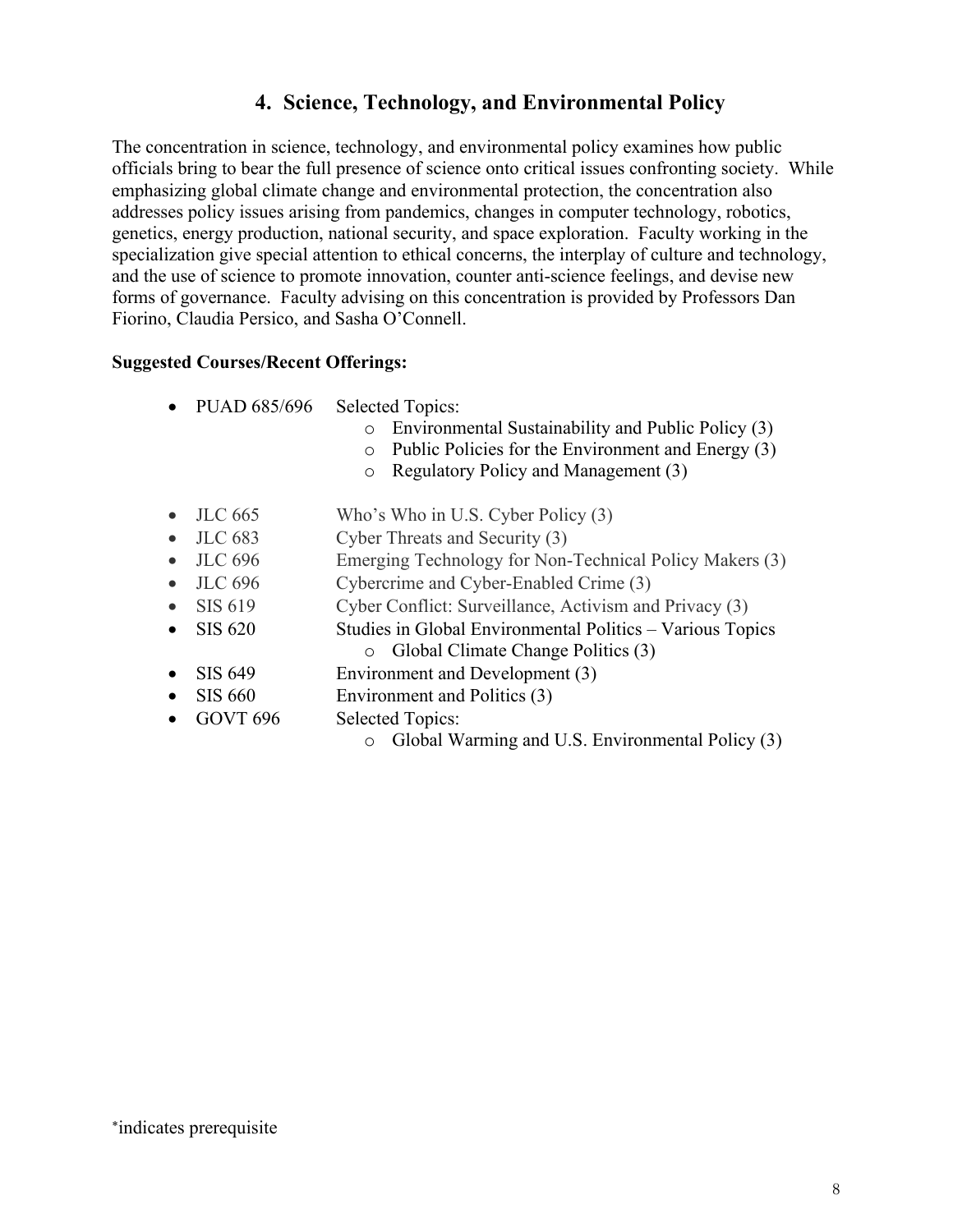## **5. Public Financial Management**

This concentration is designed for students wishing to understand the manner in which efforts to finance public sector activities affects public policy. Public finance provides a framework for understanding policy choices and the implications of program structural features within the context of economic responses of service populations, the general public, and policymakers. Faculty advising on this concentration is provided by Professors Carla Flink, David Schwegman, and Jocelyn Johnston.

#### **Suggested Courses/Recent Offerings:**

- PUAD 631 Financing Government Services (3) \*(PUAD 630 or 670)
- PUAD 633 Budgeting and Financial Management (3)
- PUAD 671 Cost-Benefit Analysis (3) \*(PUAD 630 or 670)
- PUAD 685/696 Selected Topics:
	- o Health Economics and Policy (3) \*(PUAD 630 or 670)
- ECON 547 Economics of Antitrust and Regulation (3) \*(ECON 500 or 703)
- ECON 639 Policy Issues in Financial Economics (3)
- \*(ECON 500 or 703 and 531)
- ECON 642 Public Economics (3)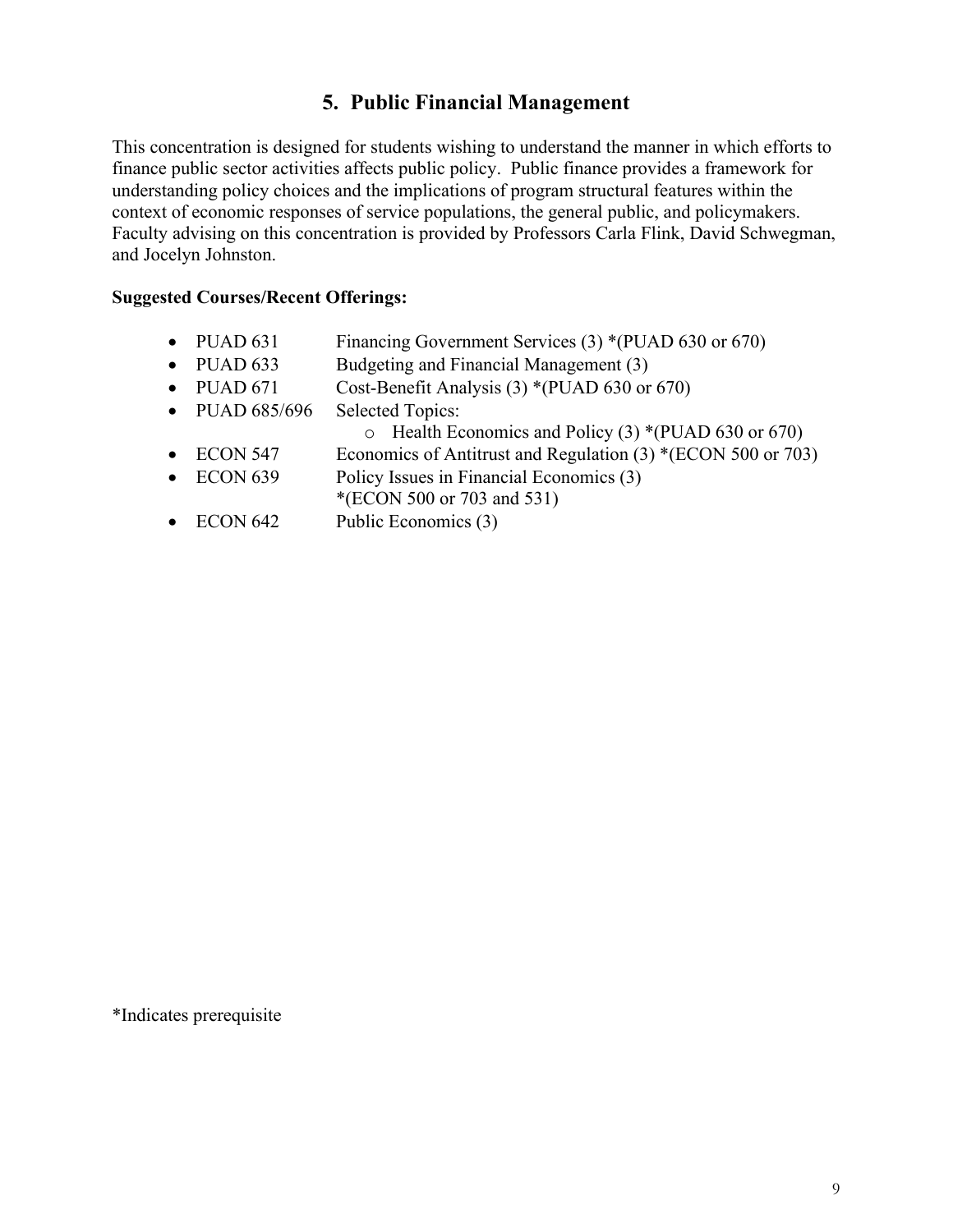## **6. International Development**

Students who wish to work on policy as it relates to global issues, particularly those affecting the developing world, will benefit from this concentration. Topics include the unique challenges of administering public programs in developing countries and the methods by which development projects are carried out, the role of foreign aid on good governance, the interplay of various actors involved in development (such as NGOs and INGOs), and intergovernmental finance. Students can choose from traditional course offerings in development within the School of Public Affairs and the School of International Service, as well as courses with a development lens in the Economics Department of the College of Arts and Sciences. Faculty advising for this concentration is provided by Professor Khaldoun AbouAssi.

|           | $\bullet$ PUAD 608               | Comparative Administrative Systems (3)                   |
|-----------|----------------------------------|----------------------------------------------------------|
|           | $\bullet$ PUAD 613               | Global Governance and Public Policy (3)                  |
|           | $\bullet$ PUAD 633               | Budgeting and Financial Management (3)                   |
|           | • PUAD $685/696$                 | <b>Selected Topics:</b>                                  |
|           |                                  | o Development Governance and Management (3)              |
| $\bullet$ | SIS 636                          | Micropolitics of Development (3)                         |
| $\bullet$ | SIS 637                          | International Development (3)                            |
|           | $\bullet$ SIS 638                | Selected Topics in International Development Skills (1)  |
|           | $\bullet$ SIS 649                | Environment and Development (3)                          |
| $\bullet$ | ECON <sub>634</sub>              | Development Finance and Banking (3)*(ECON 600 or 803 and |
|           | --------<br>$\sim$ $\sim$ $\sim$ |                                                          |

- ECON 601 or 802)
- ECON 662 Development Microeconomics (3)\*(ECON 600 or 803)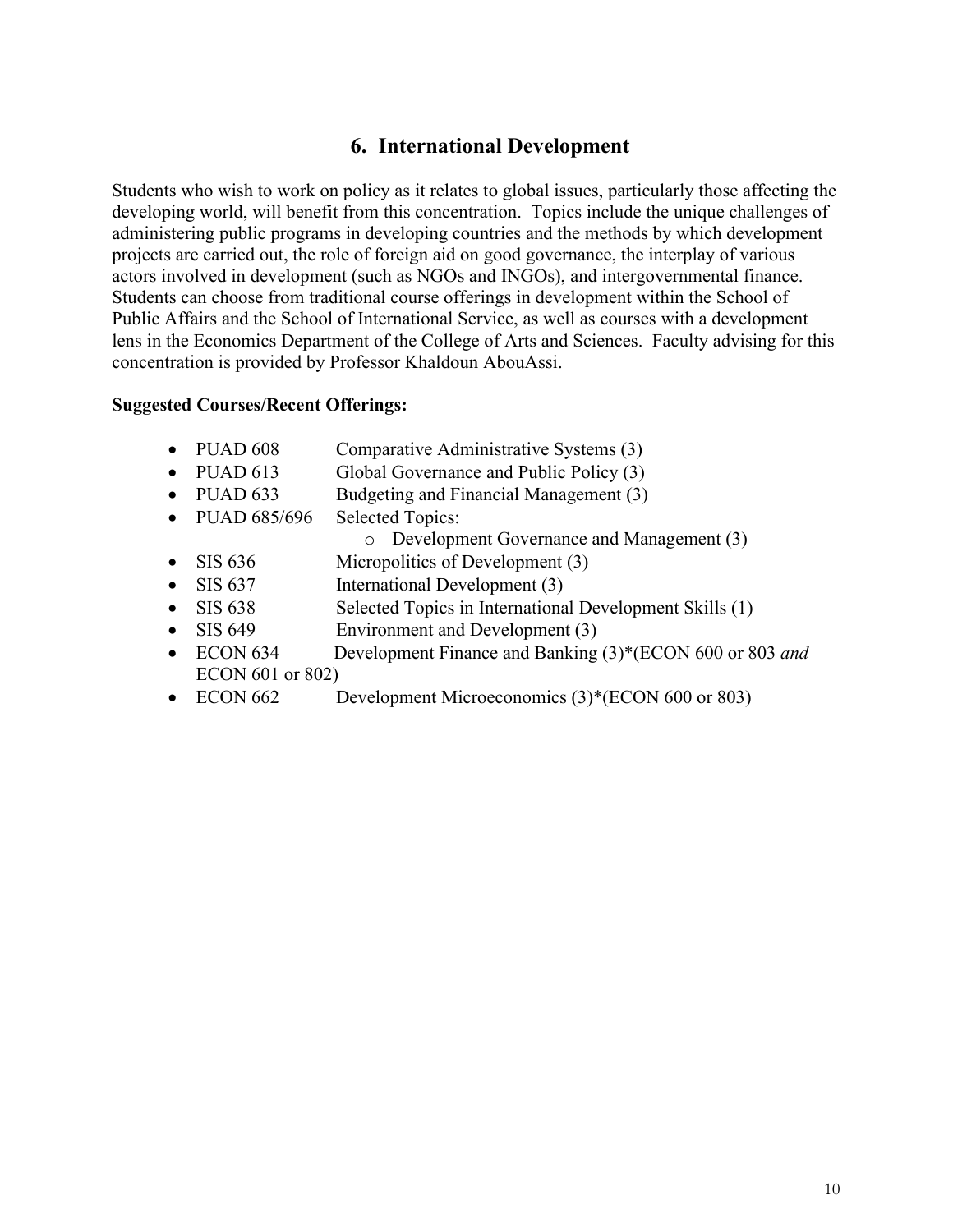## **7. Nonprofit Policy, Management, and Leadership**

This concentration addresses the strategic organizational challenges that policymakers and analysts confront when using nonprofit organizations to implement public policy. Faculty advising on this concentration is provided by Professors Khaldoun AbouAssi and Lewis Faulk.

#### **Suggested Courses/Recent Offerings:**

- PUAD 613 Global Governance and Public Policy (3)
- PUAD  $615$  Public-Private Partnerships  $(3)$
- PUAD 650 Leadership in a Changing Workplace (3)
- PUAD 681 Managing Nonprofit Organizations (3)
- PUAD 682 Nonprofit Resource Development (3)
- PUAD 685 Grant Management (3)
- PUAD 685/696 Selected Topics:
	- o Nonprofits and Public Policy (3)
	- o Development Governance and Management
- ACCT 560 Governmental and Not-for-Profit Accounting (3) \*(ACCT 607)
- ACCT 607 Financial Accounting (3)
- COMM 642 Public Communication Management (3)
- FIN 630 Financial Analysis : Concepts and Applications (3)
- MGMT 609 Management of Organizations and Human Capital (3)
- MGMT 633 Leading People and Organizations (3)
- MGMT 670 Nonprofit and Social Entrepreneurship and Strategy (3)
- SIS 635 NGO Management: Best Practice (3)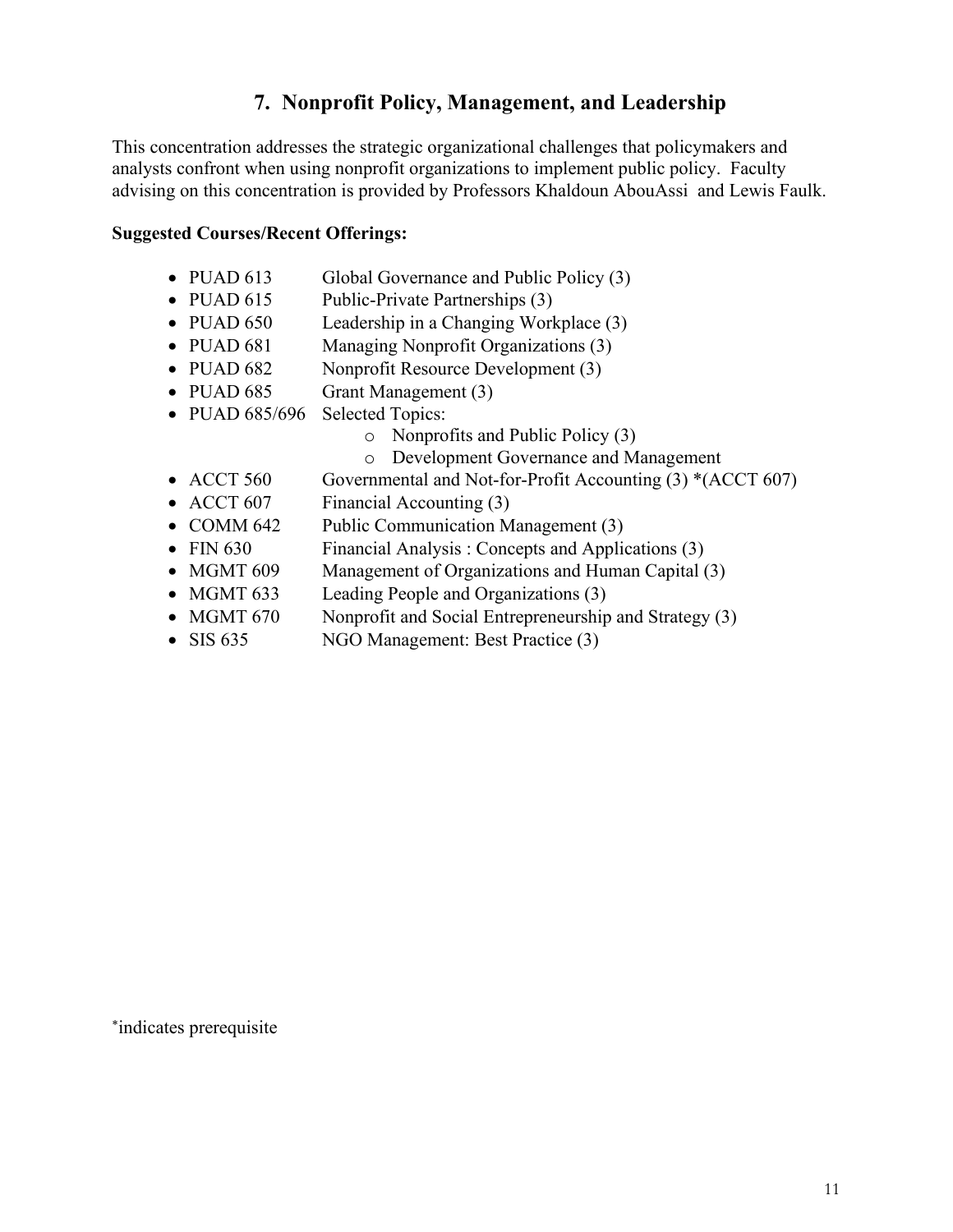## **8. Public Management**

Students who wish to combine their study of public policy with a deeper understanding of public administration have the opportunity to take a selection of management courses from the MPA degree. Such courses amplify lessons contained in the required MPP course on Organizational Analysis by examining issues that affect the implementation of public policies. Professors Jocelyn Johnston, Anna Amirkhanyan, and Ken Meier advise students on this concentration.

- PUAD 608 Comparative Administrative Systems (3)
- PUAD 609 Selected Topics in Public Management:
	- o State and Local Management (3)
- PUAD  $615$  Public-Private Partnerships  $(3)$
- PUAD 616 Legal Basis of Public Administration (3)
- PUAD 617 Project Management (3)
- PUAD 650 Leadership in a Changing Workplace (3)
- PUAD 652 Facilitation and Team Development (3)
- PUAD 654 Organization Diagnosis and Change (3)
- PUAD 658 Managing Conflict (3)
- PUAD 665 Managing Human Capital Assets (3)
- PUAD 681 Managing Nonprofit Organizations (3)
- PUAD 685/696 Selected Topics:
	- $\circ$  Race, Policy and Administration (3)<br>  $\circ$  Regulatory Policy and Management
	- Regulatory Policy and Management (3)
- MGMT 633 Leading People and Organizations (3)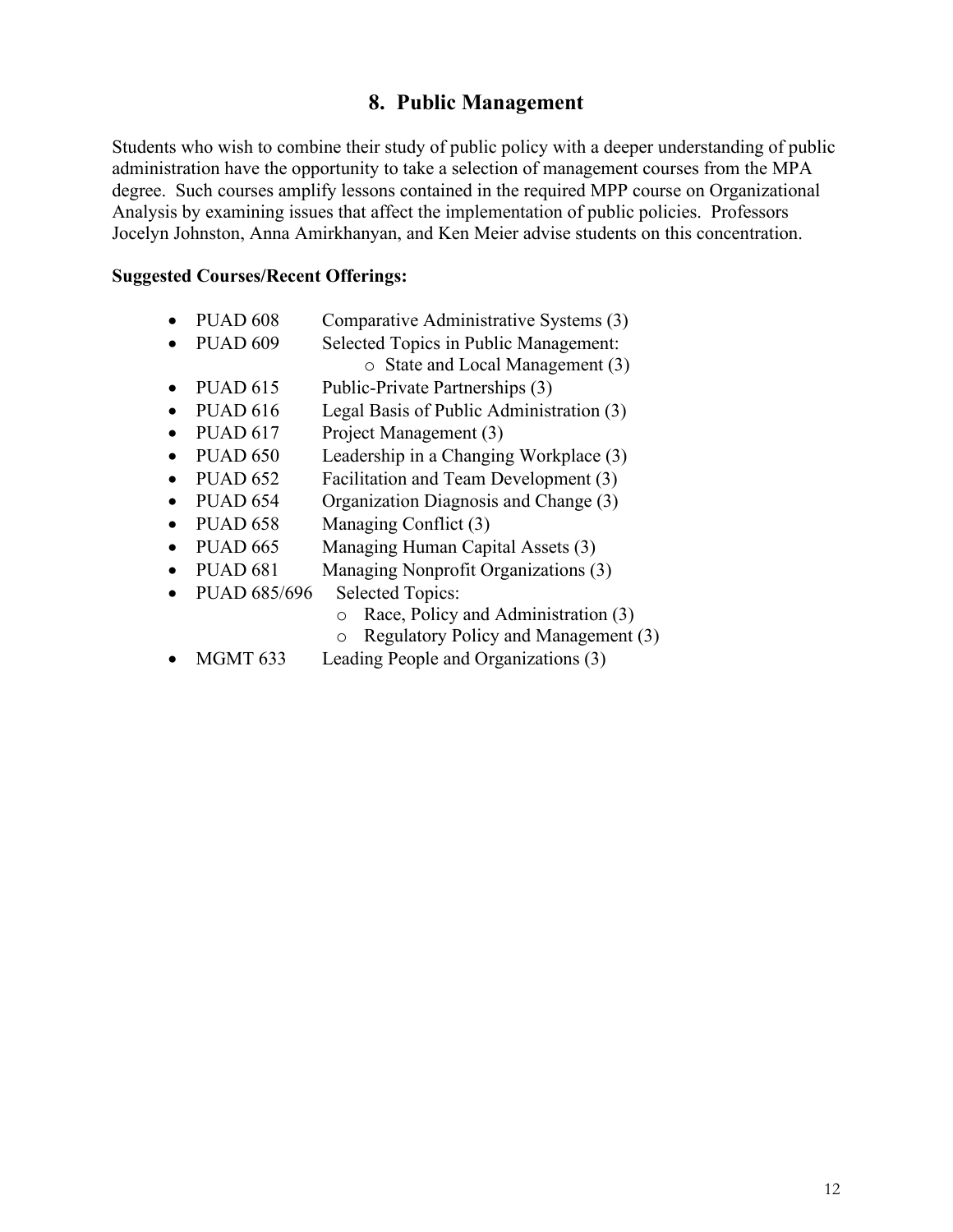## **9. Advanced Policy Analysis**

Students who wish to work on policy as it relates to global issues, particularly those affecting the developing world, will benefit from this concentration. Topics include the unique challenges of administering public programs in developing countries and the methods by which development projects are carried out, the role of foreign aid on good governance, the interplay of various actors involved in development (such as NGOs and INGOs), and intergovernmental finance. Students can choose from traditional course offerings in development within the School of Public Affairs and the School of International Service, as well as courses with a development lens in the Economics Department of the College of Arts and Sciences. Faculty advising is provided by Professors Laura Langbein, Seth Gershenson, and Dave Marcotte.

#### **Suggested Courses/Recent Offerings:**

| PUAD 604 | Public Program Evaluation (3) *(PUAD 602) |  |  |
|----------|-------------------------------------------|--|--|
|          |                                           |  |  |

- PUAD 607 Economics and Politics of Public Policy (3) \*(PUAD 606 or 630)
- PUAD  $671$  Cost-Benefit Analysis  $(3)$  \*(PUAD  $630$  or  $670$ )
- PUAD 672 Advanced Quantitative Methods for Policy Analysis (3) \*(PUAD 602)
- PUAD 685/696 Selected Topics:

o Qualitative Methods (3)

- ECON 601 Macroeconomic Theory (3) \*(ECON 605 or equivalent)
- ECON 639 Policy Issues in Financial Economics (3) \*(ECON 500 or 703)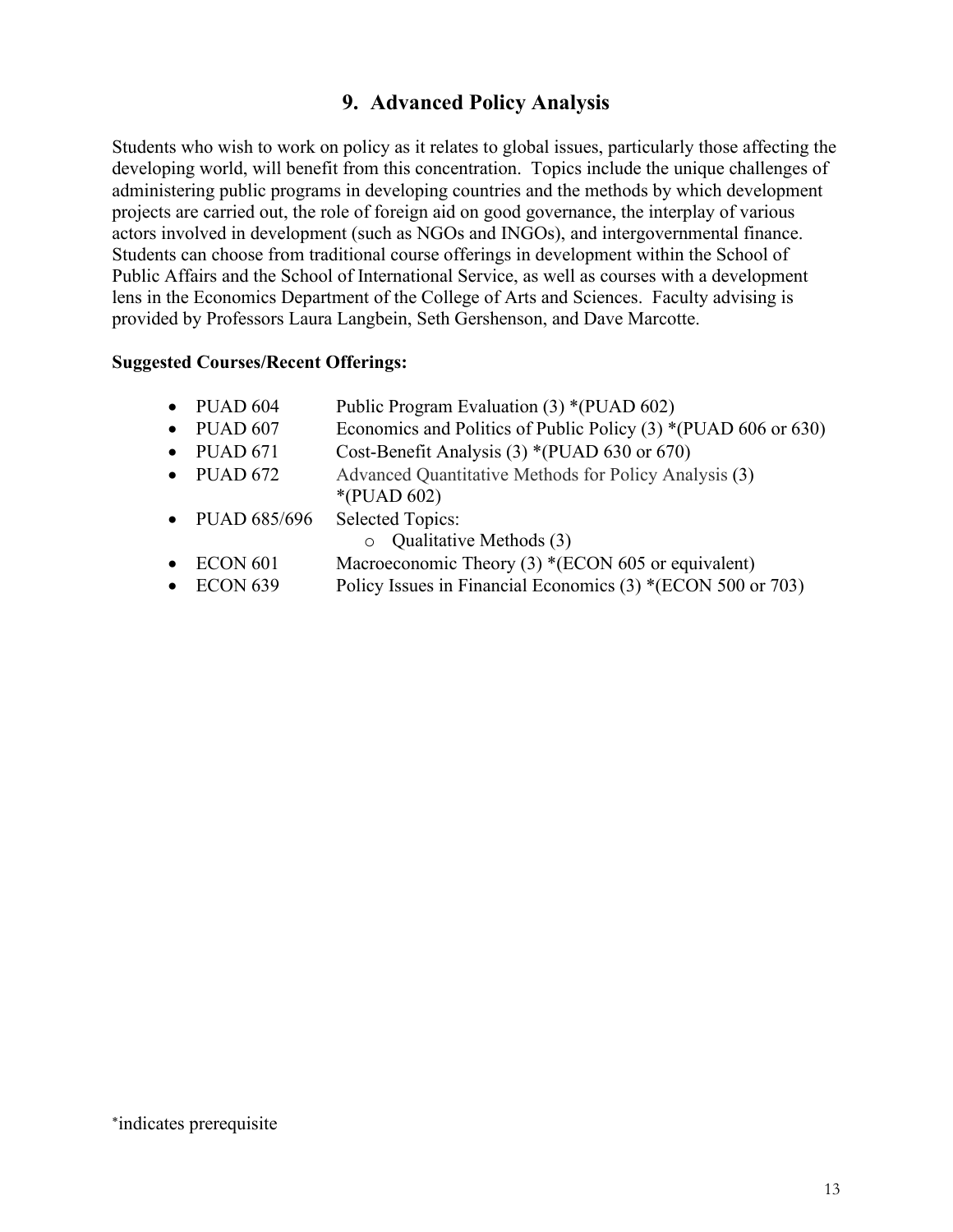## **10. Comparative Public Policy**

This concentration helps students analyze the ways in which different countries address common domestic policies such as health, education, and social services, as well as how countries interact on issues of an international scope, such as global security policy. Some questions that students will explore include: Why does the same policy work in Germany, but not in South Korea? What if a country has a parliament instead of a president? How can we explain different approaches and policies towards Covid-19 in different countries? This concentration is rooted in the university's traditional course offerings in comparative politics and area studies in the School of Public Affairs and the School of International Service, coupled with courses dealing with global issues in the College of Arts and Sciences. Faculty advising on this concentration is provided by Professor Sonja Walti (as available), though professors from the Government Department will also be available to advise students in comparative politics.

#### **Suggested Courses/Recent Offerings:**

- PUAD 608 Comparative Administrative Systems (3)
- PUAD 613 Global Governance and Public Policy (3)
- PUAD 685 Development Governance and Management (3)
- GOVT 696 Selected Topics:

o Democracy in Developing World (3)

- JLC 672 Terrorism, Crime and Public Policy (3)
- ECON 670 Survey of International Economics (3) \*(ECON 603 or equivalent)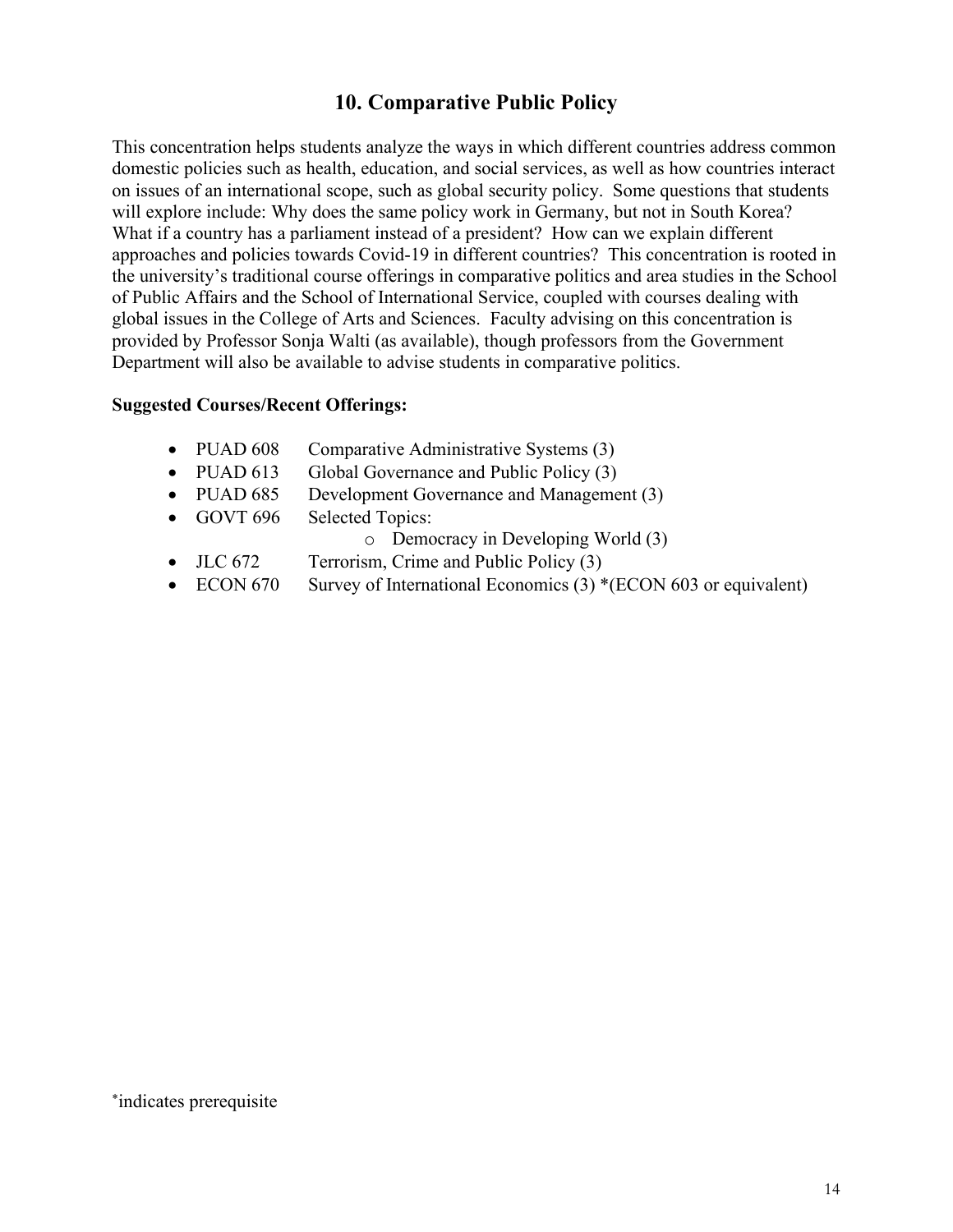## **11. Crime, Public Law, and Policy**

This concentration provides students with an understanding of the legal issues that policymakers and analysts encounter within the area of criminal justice. An emphasis is placed on constitutional criminal procedure under the Fourth, Fifth, and Sixth Amendments to the U.S. Constitution as well as on impermissible conditions of confinement and remedial law under the Eighth Amendment. Basic aspects of constitutional tort law and administrative law are also covered as they impact the administration of criminal justice. Faculty advising on this concentration is provided by Professors David Rosenbloom, David Fagelson, and Lynn Addington.

- PUAD 616 Legal Basis of Public Administration (3)
- PUAD 685 Homeland Security, Immigration, Disasters, and Public Policy (3)
- $JLC 635$  Gender and the Law  $(3)$
- JLC 651 Drugs, Crime, and Public Policy (3)
- $JLC 602$  Legal Theory (3)
- JLC 608 The Constitution and Criminal Procedure (3)
- JLC 609 Criminological Theory (3)
- JLC 672 Terrorism, Crime and Public Policy (3)
- JLC 696 Cybercrime & Cyber-Enabled Crime (3)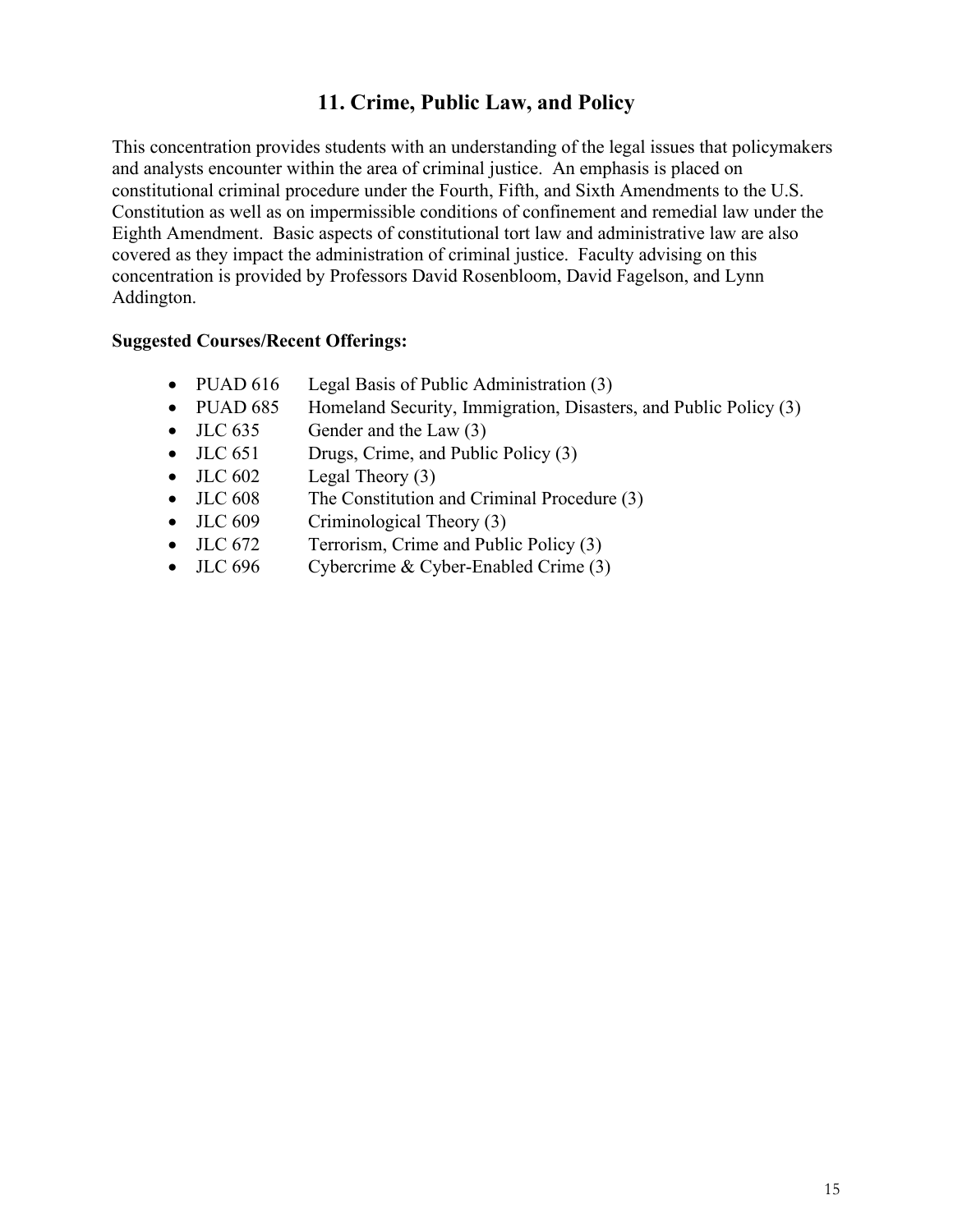## **12.Race, Policy, and Administration (9 credits)**

This concentration enables students to examine the role of race and ethnicity in public policy and administration. Topics of study include: racial disparities in policy making, implementation, public management, and outcomes for citizens at the local, state, and federal levels; diversity and inclusion strategies in policymaking and public administration; and the role of race in key policy areas (including urban, housing, justice, health, and education policy). Several courses also explore race as a social construct and the political, historical, and economic roots of racialization. Professors Reginald Wells, Derek Hyra, and Jocelyn Johnston provide faculty advising on this concentration.

#### **Suggested Courses/Recent Offerings to Complete Requirements (9 credits):**

- PUAD  $609$  State and Local Policy  $(3)^*$
- PUAD 685/696 Selected Topics:
	- o Race, Policy, and Administration (3)
	- o Urban Policy and Community Development (3)
	- o DC Politics and Policy  $(3)^*$
	- o Education Policy in America (3)\*
	- o Housing Policy (3)\*
	- o Social Welfare Policy and Programs (3)\*
	- o Immigration/Disasters/Dept of Homeland Security Pol/Mgt (3)
- JLC 610 Justice and Public Policy: Controversial Issues (3)
- JLC 638 Race and Justice in America (3)
- JLC  $651$  Drugs, Crime, and Public Policy  $(3)^*$
- ANTH 621 Health Geographies (3)
- EDU 611 Social Theory and Educational Practice (3)\*
- HLTH 660 Multicultural Health (3)\*
- SOCY 653 Intersectionality: Theory/Practice (3)
- SOCY 661 Racial Inequality and Social Transformation (3)

**\***While race is not the predominant focus of these courses, it plays a critical role throughout the course.